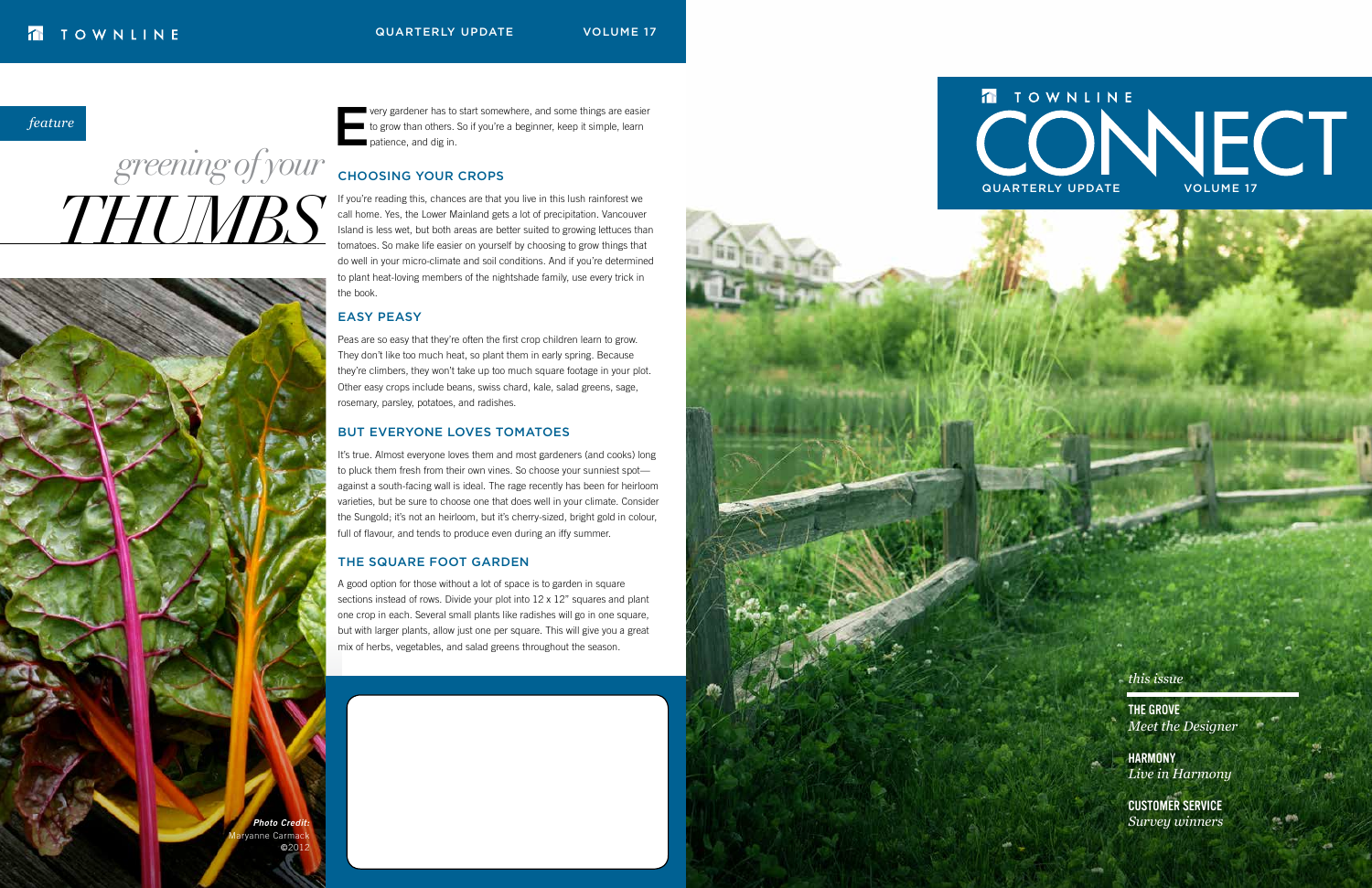#### Fresh interiors

Townline worked closely with Gannon Ross Designs on The Grove's interiors, and project lead Caitlin Nordin says she drew her inspiration from the neighbourhood itself, so the finishings reflect the area's natural, outdoorsy character. For example, the laminate cabinet doors are heavily grained, and the quartz countertops have a texture that's clean and modern, but not as stark as you might see downtown Vancouver. "The style is very friendly and family-oriented," she says.

The Grove offers buyers two distinctly different palettes to choose from, and the display homes express these extremes of the spectrum.

#### One: Neutral and Natural

Nordin says she based one palette around neutrals to make it easy for people to imagine their own furniture and accessories in place. "This is an example of how to create a warm, soft, inviting environment using virtually no colour," she says. With soft greys and a dark backspash, it's an option she thinks will appeal to people who enjoy going for walks and are attracted to the aesthetic of Restoration Hardware.

#### Two: Bright and Bold

*get your* GREEN

THE GROVE IS NOW OFFICIALLY OPEN. LOCATED JUST ACROSS FROM THE SUCCESSFUL<br>CLAYTON RISE, THIS NEW COMMUNITY HAS BEEN DESIGNED AROUND A CENTRAL<br>GROVE OF TREES, CREATING A WOODSY ATMOSPHERE THAT'S ENTIRELY UNIQUE. Clayton Rise, this new community has been designed around a central grove of trees, creating a woodsy atmosphere that's entirely unique. E COMMUNITY IS ALSO SURROUNDED BY PARKS AND GREEN SPACE ON THREE SIDES. YOU'LL definitely want to come out and see it in person, but in the meantime, take our virtual tour that shows the site plan, surrounding green space, and inspired interiors at www.thegroveatclayton.ca

> The other display home has been designed for buyers who would describe themselves as fun, trendy, and outgoing people who might work in a creative industry like fashion or graphic design. "It's basically white walls everywhere, with huge pops of colour in furniture, textiles, and artwork. If you're colour-oriented, this one shows how easily you can change a room by swapping out one colour for another." With white counters and blacksplash, Nordin expects this one to appeal to couples who love to entertain—who enjoy making seasonal updates to their home and then inviting friends over to see what they've created.

#### **RECAP**

The Grove:

- Is 141 forest-inspired, 2, 3 and 4 bedroom parkhomes.
- Has fantastic amenities, including a floor hockey court, fireside lounge and theatre room.
- Shares the heated outdoor pool and other amenities at Clayton Rise across the street—a combined 9,000 square feet of amenity space!
- Is priced from \$275,900.

Register now at thegroveatclayton.com, call 604.533.6968 for more information, or visit our two display homes at 1-19433 68 Avenue, Surrey.



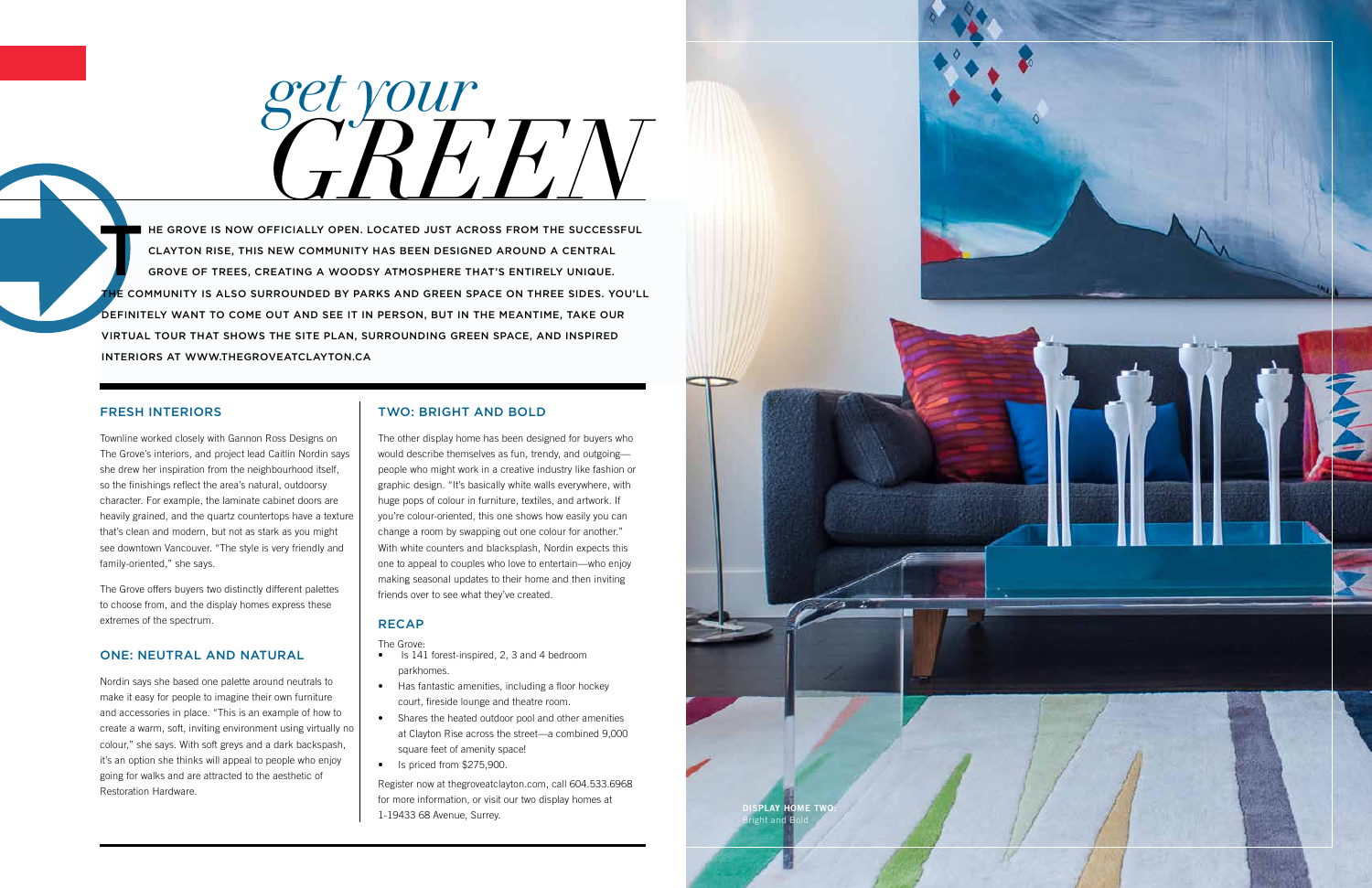#### Inspired Architecture

Yin and yang, feng shui, Chinese paper cutting … Harmony's graceful tower has been inspired by these pillars of Chinese culture. Townline, Peterson Group, and architect, Foad Rafii of Rafii Architects Inc., wanted to bring something unique to Richmond. And they have.

#### PUBLIC ART

Long screens resembling paper cuttings will embellish the sides of this head-turning tower. After reviewing proposals from more than a dozen local artists, a committee has selected three who have been commissioned to create the designs.

#### Good Feng Shui

- • Located at 8288 Granville Avenue, Richmond.
- • Close to the Canada Line, Richmond Centre, parks, schools, and recreation.
- Previews and sales starting in Spring 2013.
- One-bedroom + workstation homes start at \$288,800.

The architecture is eye-catching and unusual. "The building is rotated 8º from the grid of Granville Avenue, but the balcony edges are parallel to the street. So the balconies themselves are slightly angled," Rafii explains. Designed with input from a feng shui expert, the building's amenities include an on site concierge, an overheight fitness area and fireside lounge on the main floor, and a richly landscaped roof garden oasis above the podium level.

# *harmony*<br>*harmon*

Chinese paper cutting, or Jianzhi, is an elaborate art that goes back to about the 6th century AD. Paper is folded and cut, using either scissors or knives, and then opened out to reveal a symmetrical image. It has a time-honoured link to architecture; traditionally used to decorate windows and doors, it was thought to bring good luck when displayed at the entrance of a building. Because of its well-established history, paper cutting made UNESCO's Intangible Cultural Heritage List in 2009.

#### **RECAP**

Harmony is

To receive regular updates, please register at harmonyrichmond.com, or call 604.278.3939 for more information.

*with your neighbours*

*har·mo·ny* a: pleasing or congruent arrangement of parts

b: correspondence, accord "lives in harmony with her neighbours"

c: internal calm : tranquillity

#### PAPER CUTTING: AN ANCIENT ART

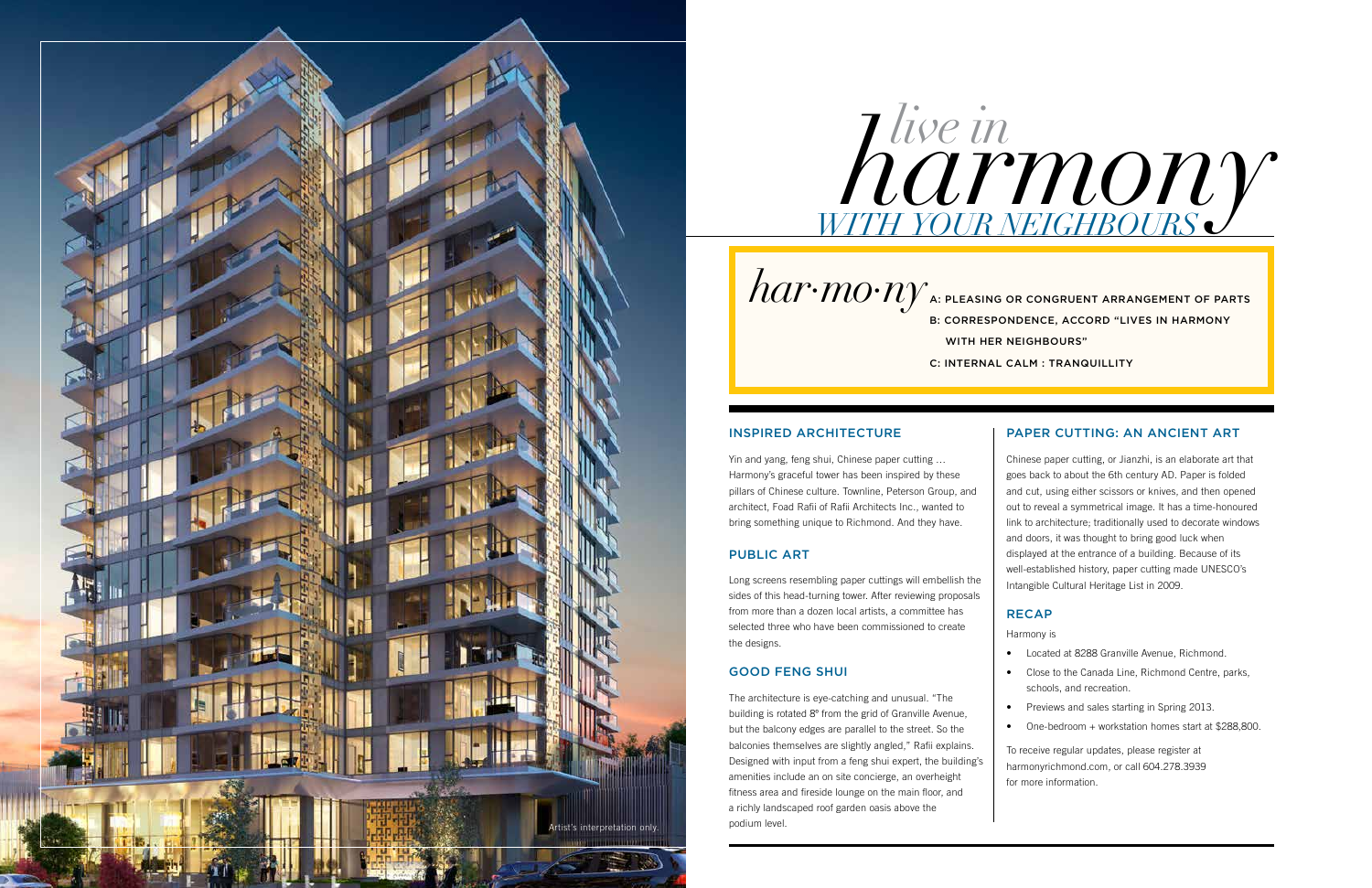#### The Victoria Public Market at The Hudson Coming Soon

This spring, downtown Victoria will get its own public market at The Hudson—the result of extensive dreaming, planning, and collaboration. For years Phillippe Lucas, Chair of the Victoria Downtown Public Market Society, has been travelling to cities throughout North America and visiting their public markets with envy. He's always felt they brought something special to urban centres—and considering the food culture throughout Vancouver Island, Victoria's lack of public market didn't make a lot of sense.

For the past nine years he's been actively working to change that, and his efforts will come to fruition this year. Lucas says he couldn't be more excited about the new market, an undertaking that wouldn't have been possible without Townline and The Hudson sharing his vision. "We really appreciate their taking a chance on us," he says.

#### **VENDOR VARIETY**

About 70% of the space is already committed, and confirmed vendors include a butcher, baker, greengrocer,

# <sup>to market</sup>tO *MARKET*

and fishmonger. "Those businesses are the cornerstones of a public market," he explains. "They make it a one-stop shop for consumers." In addition, some of the region's best-loved brands will have storefronts at the market: Silk Road Tea, Salt Spring Island Cheese, and Wildfire Bakery.

**ROM THE ONSET, TOWNLINE KNEW THE HUDSON WAS DESTINED TO BE SOMETHING** special. It began with the tasteful restoration of an iconic Canadian heritage building. From there, a thoughtful mix of retail tenants quickly earned it a reputation as being the new heart and soul of downtown Victoria. But the ultimate piece of the puzzle had yet to fall into place.

#### Food-Focused

Like the world-famous Granville Island Public Market in Vancouver, this one will feature a mix of permanent shops and day tables for small-scale vendors. But Lucas says The Hudson market will be different from many he's encountered, because the focus will be on local businesses and local food, without the potters, jewellers, and artists he often sees in other markets. "Our vendors are all committed to food," he says. That helps make it more than an interesting tourist attraction; local residents can count on it as a place to do their grocery shopping.

The market will be open Tuesday through Sunday, closed Mondays. Seasonal farmers' markets will take place on Wednesdays and Saturdays.

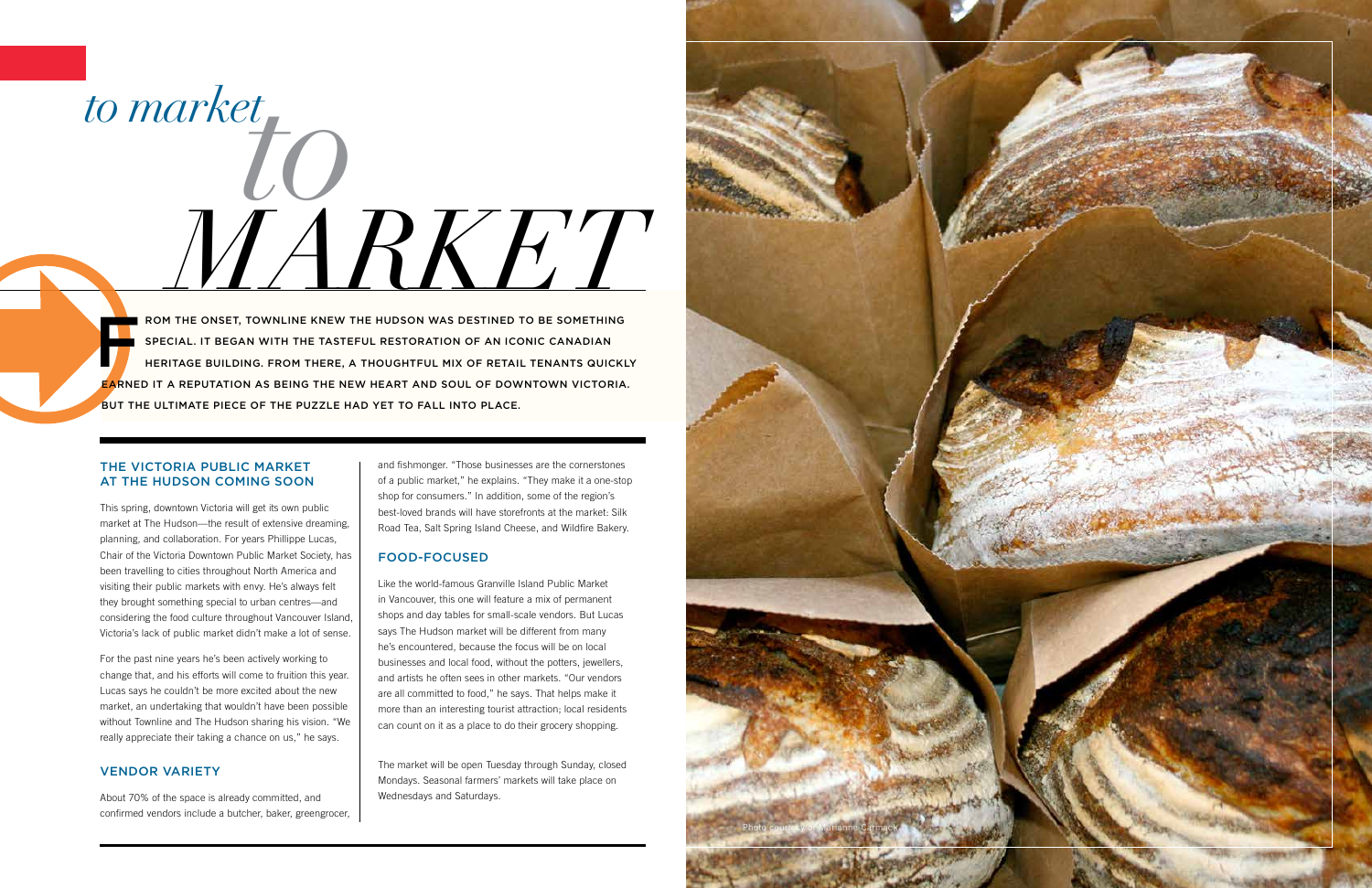What exactly happens when you buy a home with Townline? You'll be in good hands, every step of the way.

- From the moment you leave our sales office with paperwork in hand, you'll receive a letter introducing you to the friendly people in our Customer Service department.
- If your home is still under construction, they'll stay in touch frequently during the lead-up to completion.
- As completion and possession approaches, they'll explain the details of the process and book an appointment for your homeowner orientation, providing clear details of all required documentation and ensuring that you're comfortable with everything.
- Here's the exciting part: they'll meet you on site to hand over your keys, go through the features of your new home, and make sure we've met or surpassed your expectations of quality.
- Our dedicated team will be on hand anytime to answer your questions and resolve any problems. They are there to help make the process easy. We'll check in with you on your one-year anniversary to see if there's anything more we can do,
- And of course all homes at Townline are covered by the 2-5-10 Travelers Warranty.

It's one thing for us to say the Townline experience offers something extra, but it means even more when our customers say it. Meet the winners of our Customer Service Survey draw and hear about their Townline purchase, on the next page.

EET THE LUCKY WINNERS<br>OF OUR CUSTOMER SERVISURVEY DRAW of Our Customer Service Survey Draw

Amy Kurashashi and Brent Brown completed a simple survey and have won \$2,500 as a result. Answering the survey questions was easy. "We were super impressed with Elise in the sales office at Clayton Rise," says Brown. "We told her what we were looking for, she pointed it out to us, and we bought." He says they were happy with everything they experienced, from the sales process to walkthrough. "We would definitely look to Townline for a future purchase."



#### Making Friends at Clayton Rise

The couple moved in last December and they're finding a lot to love at Clayton Rise. "Life here is excellent!" Brown says. "It's close to everything: shopping and walking trails. It's quiet and the neighbours are friendly." They're looking forward to summer and spending time around the pool.

As for the \$2,500 cheque, they're undecided as to just how they'll spend it, but plan to use some for a vacation and some on decorating their new house. Since it's their first home, they expect to have fun shopping for those little extras.

# *happy homeowners* GET L

# *service with a & more*



#### Meet Townline's Customer **SERVICE TEAM**